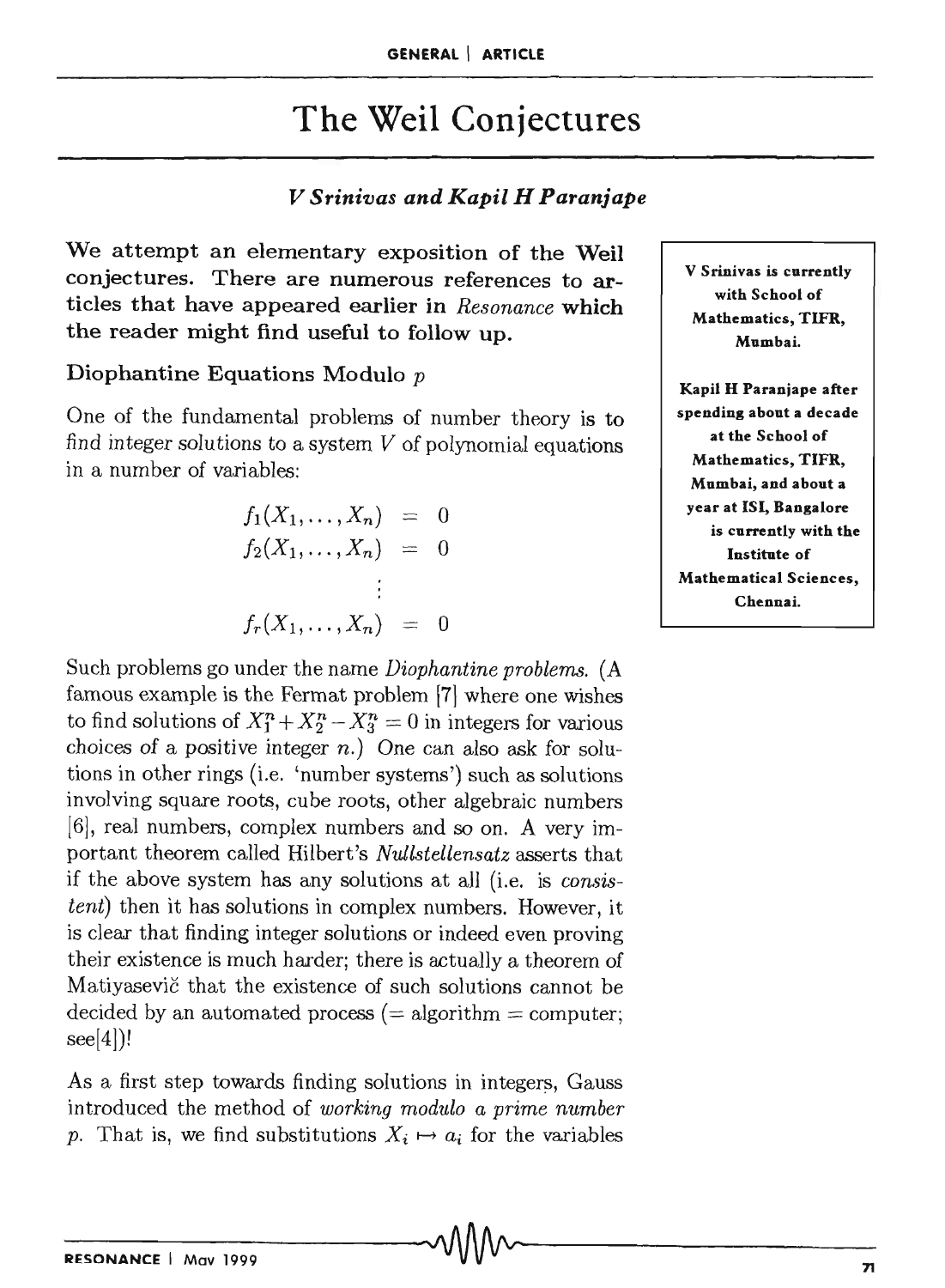$X_1, \ldots, X_n$  so that the values of  $f_1, \ldots, f_r$  become divisible by p; note that 0 *is* divisible by p. Now there is no need to distinguish those substitutions  $(a_i)$  and  $(b_i)$  which differ by multiples of *p* (i. e.  $a_i - b_i = c_i p$ ) since this will not affect the divisibility of the values of  $f_i$ . Thus, we consider solutions in  $\mathbb{F}_p$ , the *field* of integers modulo *p* (see *Box* 1).

Now we have only finitely many values to substitute and check for the existence of solutions in  $\mathbb{F}_n$ . Consider the equation  $3X^2 - Y^2 + 2 = 0$ . By substitution of *all* possible values for  $X$  and  $Y$  from  $\mathbb{F}_3$  we see that this equation has no solutions in  $\mathbb{F}_3$ ; hence it has no solutions among integers either! On the other hand, the reader should be aware that there may be solutions modulo *p* without corresponding integer solutions. As an example we consider the equation  $X^5 + Y^5 - Z^5 = 0$  which acquires a solution  $(1, 1, -1)$  in the field  $\mathbb{F}_3$  but has no solutions in integers of the form  $(a, b, c)$ with *a,* b, c all non-zero.

# Zeta Function of *V*

One way of looking at an integer solution to a system  $V$ of polynomial equations is to think of it as a real or complex solution which *just happens* to be an integer solution! Similarly, in order to solve equations in a field such as  $\mathbb{F}_p$ it is useful examine all solutions in a *larger* field and then (somehow) pick those which are actually in  $\mathbb{F}_p$ .

## Box 1. Finite fields

The field  $\mathbb{F}_p$  can be thought of as follows. We consider the collection of integers  $\{0, \ldots, (p-1)\}\.$  We perform addition and multiplication in this collection by following the usual addition and multiplication operations by taking the remainder of division by *p*. One interesting result is that subtraction and division by non-zero elements becomes possible. Thus  $\mathbb{F}_p$  is an example of a finite field.

Finite fields were first studied extensively by Galois. He showed that all finite fields are characterised by their size  $q$  which is a power  $p^a$  of a prime number  $p$ . The (unique) field with *q* elements is then denoted by  $\mathbb{F}_q$ . If  $\mathbb{F}_q$  is contained in  $\mathbb{F}_{q'}$  then *q'* is a power *q<sup>b</sup>* of *q*; moreover, one can show that  $x \mapsto x^q$  preserves the addition(!) and multiplication operations in  $\mathbb{F}_q$ . Now a generalisation of Fermat's little theorem is the statement that  $x^q = x$  for an element of  $\mathbb{F}'_q$  precisely when x is actually in  $\mathbb{F}_{q}$ .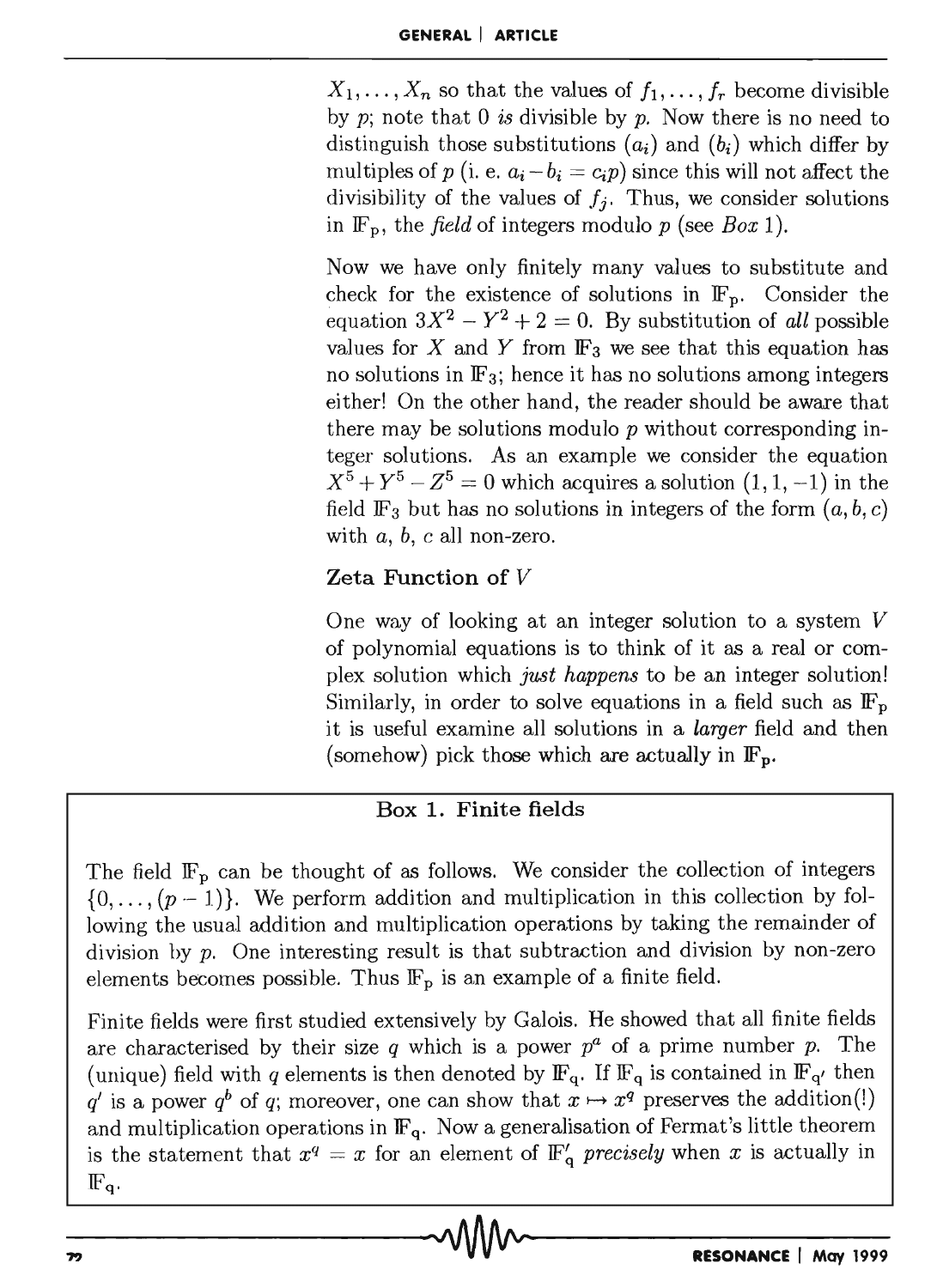A version of Hilbert's Nullstellensatz assures us that if the above system *V* has a solution in a field containing  $\mathbb{F}_p$  then it has a solution in a *finite field*  $\mathbb{F}_q$  containing  $\mathbb{F}_p$ . The *Frobenius* mapping  $F : \mathbb{F}_q \to \mathbb{F}_q$  (see *Box 1*) takes solutions  $(a_1, \ldots, a_n)$  of V into other solutions; moreover a solution is fixed (i. e.  $F(a_i) = a_i$ ) precisely when it is a solution in  $\mathbb{F}_p$ . Thus we are led to the study of the sequence of numbers  $a_k = #(V(\mathbb{F}_q))$ ; the number of solutions of V in the field  $\mathbb{F}_q$  where  $q = p^k$ .

The next step is a bewildering one for those (such as the authors) not sufficiently well indoctrinated in the philosophy of *generating function.s.* It suffices to say that through the study of a generating function it is easier to study the *entire*  sequence  $\{a_n\}$  than it is to study the individual elements of it.

Motivated by these ideas and analogies with the Riemann Zeta function, Hasse and Weil introduced the function

$$
\zeta_V(s) = \exp\left(\sum_{k=1}^{\infty} (a_k p^{-ks})/k\right)
$$

called the Hasse-Weil Zeta function; here exp denotes the usual exponential function  $\exp(x) = e^x = \sum_{i=0}^{\infty} x^i/i!$ . Since the number  $p$  is a prime that will be fixed for the rest of the discussion it is less cumbersome to discuss

$$
Z_V(t)=\exp\left(\sum_{k=1}^\infty (a_kt^k)/k\right)
$$

so that  $\zeta_V(s) = Z_V(p^{-s})$ .

Each system *V* represents an *affine algebraic variety.* When the equations are homogeneous, a constant multiple of a solution is again a solution; zero is also a common solution for these equations. Thus we can examine the associated *projective algebraic variety W* by examining the sequence of integers  $b_k = (a_k - 1)/(p^k - 1)$  and the associated function

$$
Z_W(t) = \exp\left(\sum_{k=1}^{\infty} (b_k t^k)/k\right)
$$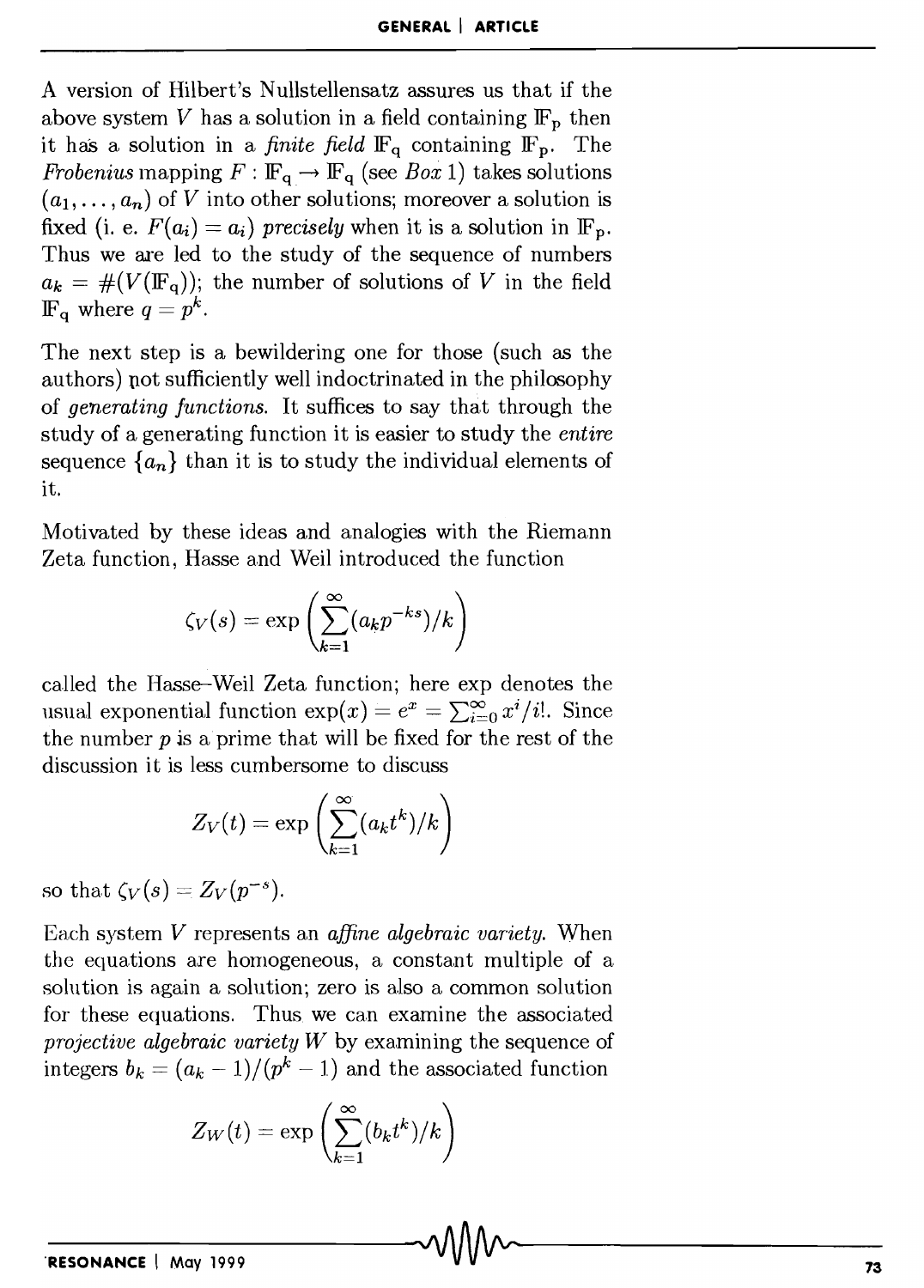When we speak of the zeta function of an affine or projective variety, this is what we mean.

## Topology of Algebraic Varieties

As mentioned above the system of equations  $V$  has 'enough' solutions over the complex numbers. We now digress to examine the geometry of this solution set  $V(\mathbb{C})$  and present the geometrical part of Wei!'s motivation.

 $V(\mathbb{C})$  is called the *complex analytic variety* and each individual solution, a point of the variety. An algebraic condition (the Jacobian criterion) allows us to predict the existence (or lack thereof) of singularities ('kinks') in this complex variety. When there are no singularities we say the variety is *smooth.*  Since the Jacobian criterion is algebraic, one can even check it for solutions over finite fields (where there is apparently no 'geometry' which leads us to this notion). Thus *V* is said to be smooth over  $\mathbb{F}_p$  if the Jacobian criterion is satisfied at every solution in  $\mathbb{F}_q$  for some *q*.

We now restrict ourselves to the case of homogeneous equations and to the associated projective variety *W* by ignoring the zero solution and identifying solutions that are multiples of each other.

Returning to the geometrical case, one shows that the smoothness of the variety *W* makes  $W(\mathbb{C})$  a *manifold* (see [2]) of dimension  $2d_W$ ; where  $d_W$  is an algebraically defined number called the dimension of *W.* Again, we note that we have a notion of dimension even when we are examining the solutions over  $\mathbb{F}_q!$ 

Poincaré, Alexandroff, E Noether and others have defined the *homology groups*  $H_i(W(\mathbb{C}), \mathbb{Q})$  and an *intersection product* 

$$
H_i(W(\mathbb{C}), \mathbb{Q}) \times H_{2d_W - i}(W(\mathbb{C}), \mathbb{Q}) \to \mathbb{Q},
$$

so that there is a vector space basis  ${e_{i,k}}$  of  $H_i(W(\mathbb{C}), \mathbb{Q})$ with  $e_{i,k} \cdot e_{2dw-i,k} = 1$ , where the  $(\cdot)$  denotes the intersection product. The dimension of  $H_i(W(\mathbb{C}), \mathbb{Q})$ , which is the size of the basis, is called the *i*-th Betti number of  $W(\mathbb{C})$ .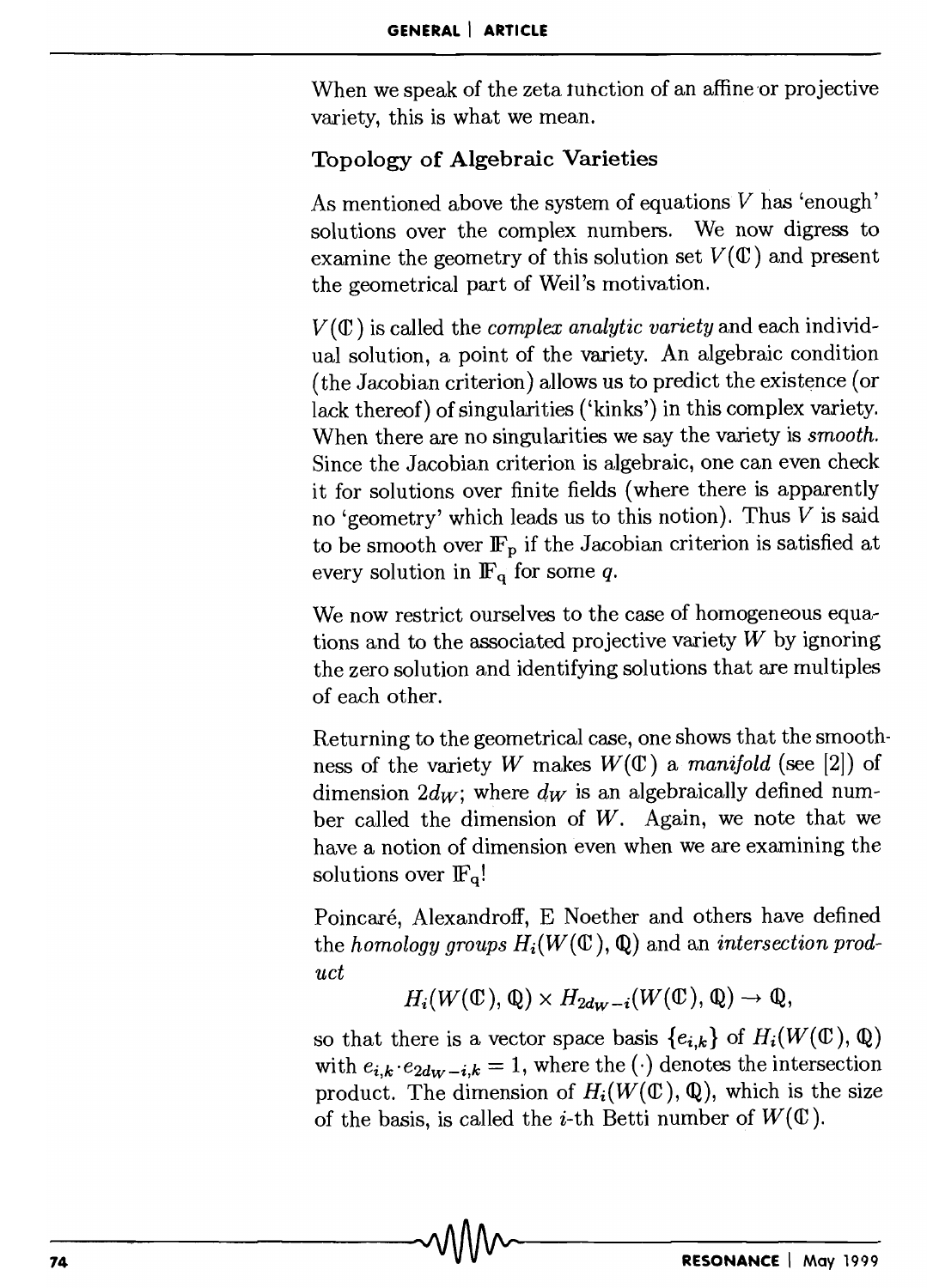Let  $F$  be a self-map of  $W$  (i. e.  $F$  is a way of producing new solutions from old ones). Lefschetz proved the following beautiful formula for the number  $L(F)$  of fixed points of  $F$ *counted properly;*  $L(F)$  is called the Lefschetz number.

$$
L(F) = \sum_{i=1}^{2d_W} (-1)^i \left( \sum_k F(e_{i,k}) \ e_{2d_W - i,k} \right)
$$

When *F* is the identity we obtain  $L(F) = \chi(W(\mathbb{C}))$  the Euler characteristic of  $W(\mathbb{C})$  (see [3] and [1]).

Weil looked at this circle of ideas and said '*if only*'. If only these geometrical ideas can be extended to the study of the solutions over a finite field, then we can use Lefschetz formula to count the number of solutions over  $\mathbb{F}_p$  since these are *precisely* the fixed points of the Frobenius map. Of course, this map is only for solutions in a finite field and has no analogue for  $W(\mathbb{C})$  but while making conjectures such 'minor' difficulties should be ignored!

### The Weil Conjectures

We first state the conjectures.

### 1. Rationality

The Hasse–Weil Zeta function is a rational function,

$$
Z_W(t) = \frac{P(t)}{Q(t)}.
$$

where  $P(t)$  and  $Q(t)$  are polynomials with integer coefficients and constant term 1.

### 2. Functional Equation

When *W* is a *smooth* projective variety,

$$
Z_W\left(\frac{1}{q^{d_Wt}}\right) = (-q^{d_W/2})^{\chi} Z_W(t),
$$

where  $\chi$  is the Euler characteristic of W as above.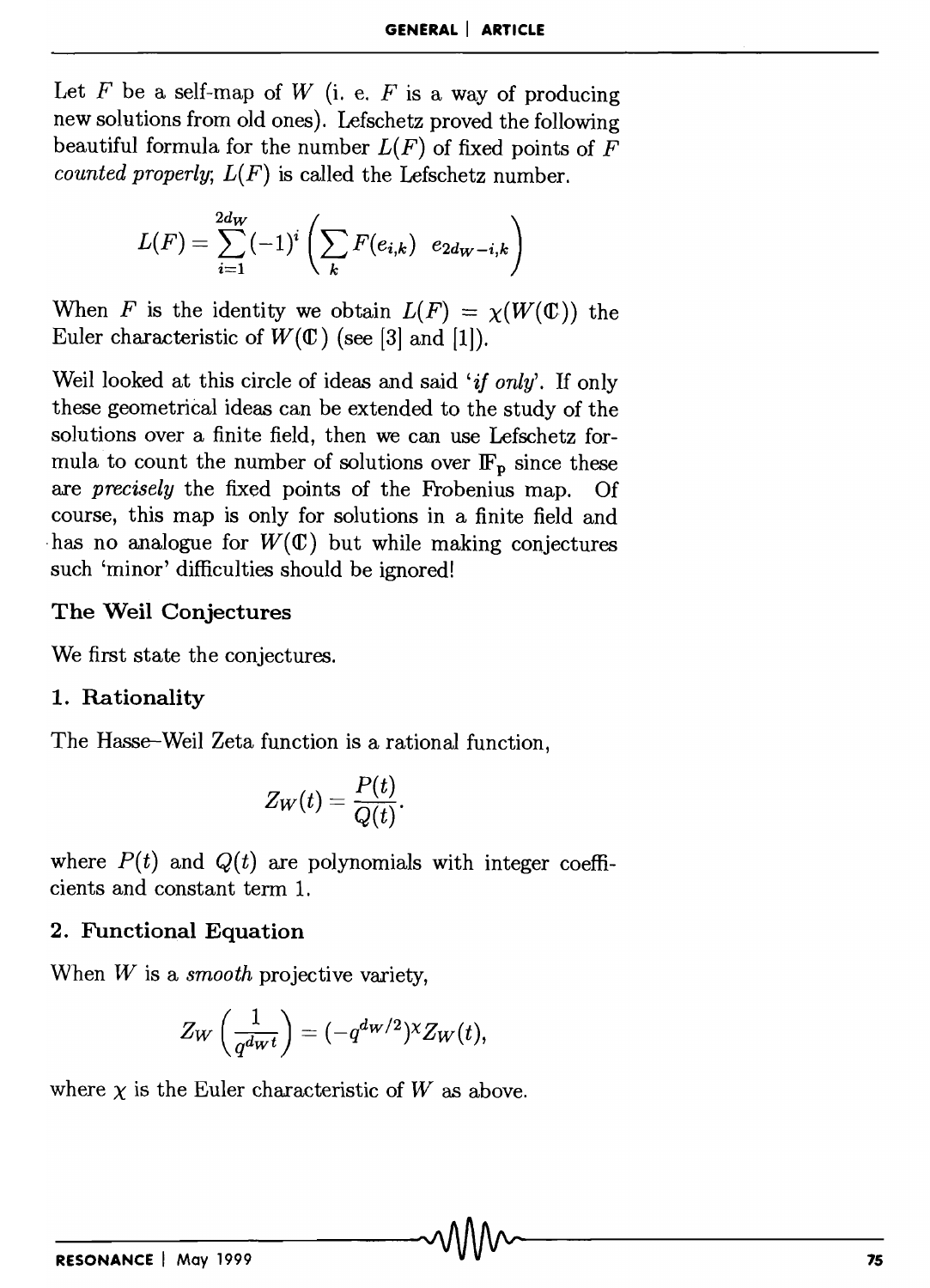#### 3. Factorisation

When *W* is a *smooth* projective variety this conjecture refines the above two.

$$
Z_W(t)=\frac{P_1(t)\ldots P_{2d_W-1}(t)}{P_0(t)\ldots P_{2d_W}(t)},
$$

where  $P_i(t)$  are polynomials with integer coefficients and constant term 1,  $P_0(t) = 1 - t$  and

$$
P_i\left(\frac{1}{q^{dwt}}\right) = \left(\frac{-1}{tq^{d_W-1/2}}\right)^{b_i} P_{2d_W-i}(t).
$$

Here  $b_i$  is the degree of  $P_i$  and is to be equal to the *i*-th Betti number of  $W$  as above.

#### 4. Weil's Riemann Hypothesis

If  $\alpha$  is a complex number so that  $P_i(\alpha) = 0$ , then  $|\alpha| = q^{-i/2}$ . Note that it follows from this that the  $P_i(t)$  have no common factors (since they have no roots in common) and so the factorisation is unique!

#### Historical Remarks

The Weil conjectures are stated in a paper in 1949. He had earlier proved these conjectures for the case of curves  $(d_V = 1)$  and Abelian varieties by extending earlier results of Artin, Hasse and others. This paper contains a proof for the case of a single homogeneous equation of the form  $\sum_i a_i X_i^r$ . Weil's computation for this case generalises one made by Hardy and Littlewood for the case  $a_i = 1$  in their paper on the Waring problem.

The rationality of the zeta function was first proved by Dwork in 1960. All the conjectures except Weil's Riemann hypothesis follow in a 'formal' way from the existence of a suitable theory of homology groups so that the Lefschetz formula can be applied. One such theory was Grothendieck's *etale* theory developed by him in collaboration .with MArtin and others. Another such theory is Grothendieck's *crystalline* cohomology. From this Grothendieck was able to